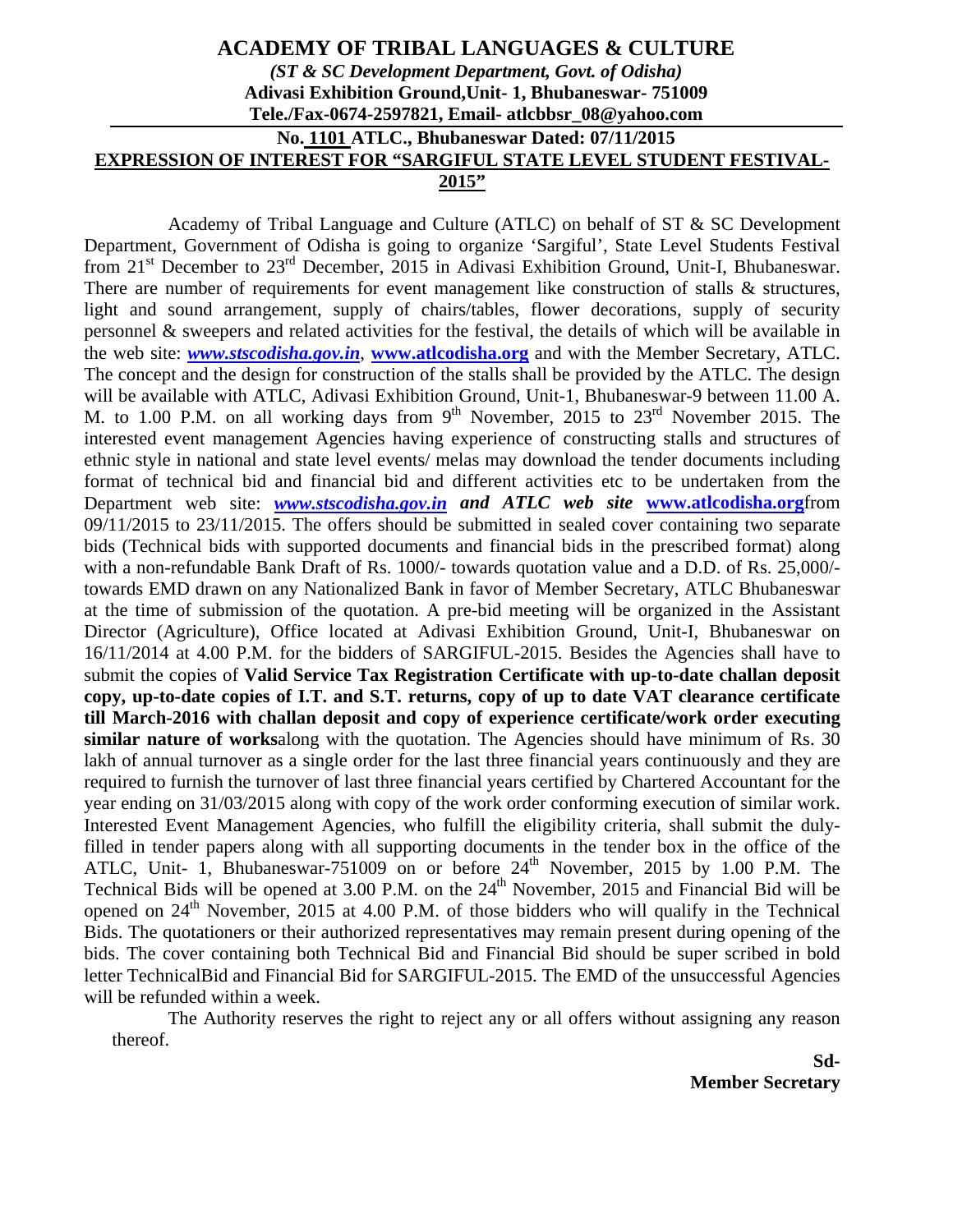| <b>Eligibility Criteria</b>               |  | Documents required for Pre-qualification               |
|-------------------------------------------|--|--------------------------------------------------------|
| 1. Experience of construction of          |  | 1. Refundable EMD of Rs. 25,000/- in shape of D. D.    |
| stalls and event management in            |  | drawn in any nationalized bank in favour of            |
| major State Level festivals.              |  | Member Secretary, ATLC.                                |
| 2. The agency should have<br><sub>a</sub> |  | 2. Non-refundable D.D of Rs. 1000/- towards cost of    |
| qualified vizualizer with him who         |  | Tender papers drawn in favor of Member                 |
| should supervise the execution of         |  | Secretary, ATLC                                        |
| work throughout the construction          |  | 3. Copy of Valid Service Tax Registration Certificate  |
| activities.                               |  | with up to date challan deposit copies of the firm/    |
| 3. Should have minimum<br>annual          |  | agency.                                                |
| turnover of Rs 50 lakhs for the           |  | 4. Copy of PAN Card for income Tax and up to date      |
| firm for last three financial years       |  | return file in the name of farm/agency.                |
| duly certified by C.A. ending on          |  | 5. Copy of the work/ event order(s) confirming         |
| 31.03.2015                                |  | execution of similar nature work not less than Rs.     |
| 4. Execution of similar work for not      |  | 30 lakh as a single Bid for three consecutive years.   |
| less than Rs. 30 lakh as a single         |  | 6. Profile of Visualizer for execution of such work(s) |
| Bid, for three consecutive years.         |  | who will be involved for supervision of work with      |
|                                           |  | ethnic touch.                                          |
|                                           |  | 7. Up-to-date VAT Clearance Certificate till March-    |
|                                           |  | 2016 with copies of challan deposit.                   |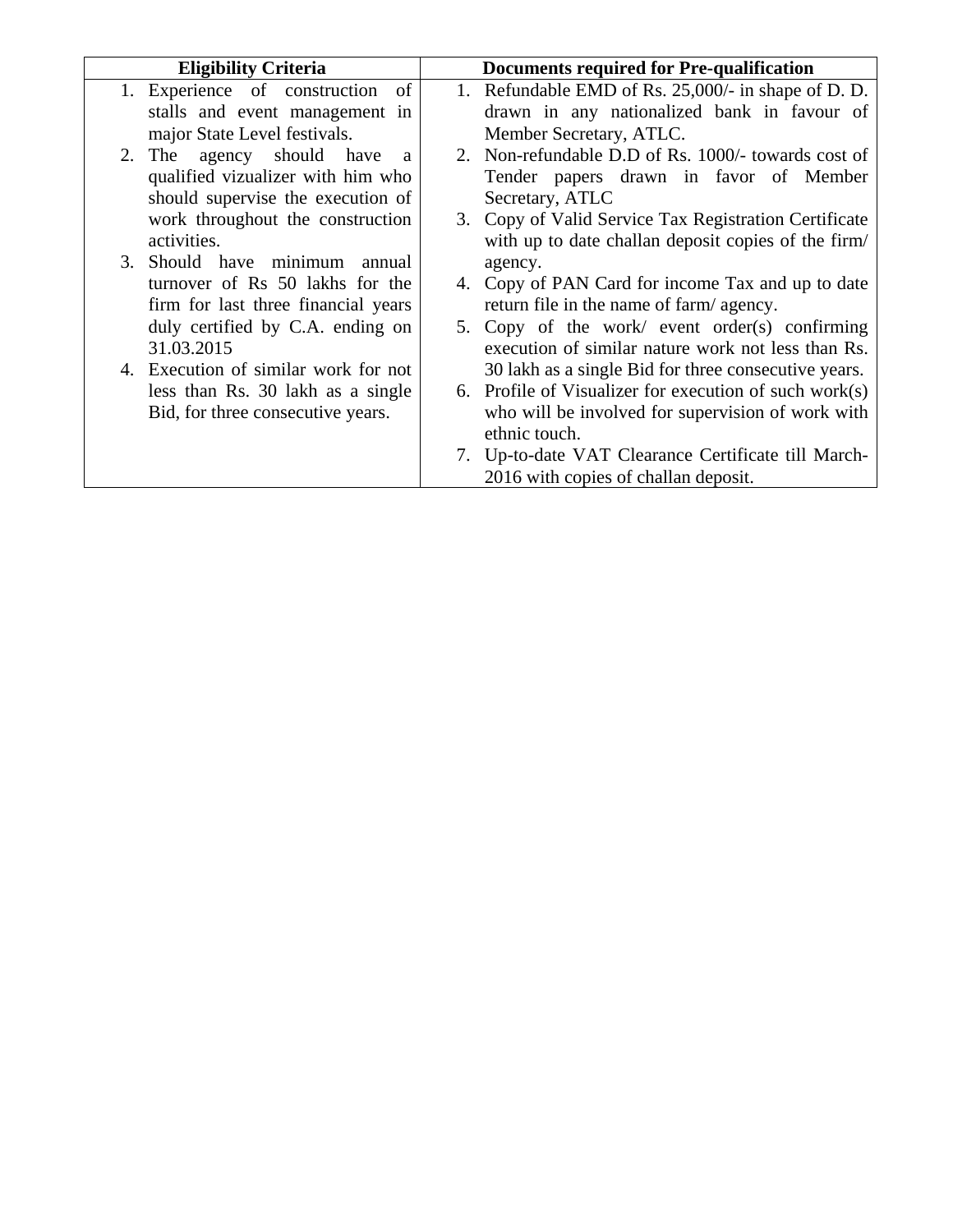## **FORMAT FOR FINANCIAL BID FOR CONSTRUCTION AND DECORATION OF SARGIFULA STUDENTS FESTIVAL**

**2015**

| Item of work            | <b>Size/specification/Quantity</b>                                                                   |        | No. of Unit Unit cost Total cost * |
|-------------------------|------------------------------------------------------------------------------------------------------|--------|------------------------------------|
|                         |                                                                                                      | in Rs. | (in Rs)                            |
| <b>Stage Decoration</b> | & Back<br>drop:<br>a)<br><b>Stage</b><br>approved<br>as<br>per                                       |        |                                    |
| and Backdrop:           | design(Science& Environment)                                                                         |        |                                    |
| (As per the             | b) Sitting arrangement: 8000 Sqft. Tarpaulin water                                                   |        |                                    |
| approved design         | proof roof coverage with bamboo and cloth structure in                                               |        |                                    |
| and materials as        | front of the stage for sitting of audiences, Brass sofa                                              |        |                                    |
| per need.)              | with white cover will be used for VIP Guest, separate                                                |        |                                    |
|                         | zone for Press, pathway will be created for audience                                                 |        |                                    |
|                         | movement. All materials like sofa, carpet, lamp, flower                                              |        |                                    |
|                         | etc. to be used for opening and closing ceremony                                                     |        |                                    |
| <b>Hoarding for</b>     | a) Materials to be used: (i) Hoarding $10^{\circ}X20^{\circ}$ (4 nos.) as                            |        |                                    |
| publicity               | per design including installation $\&$ maintenance in                                                |        |                                    |
|                         | specific locations permitted by BMC.                                                                 |        |                                    |
| <b>Cleaning and</b>     | a)Cleaning and Sanitation of A.E.G. in three shifts                                                  |        |                                    |
| sanitation              | from 6 A.M to 9.P.M. including all latrines (both                                                    |        |                                    |
|                         | permanent & temporary), urinals, bath rooms and dining                                               |        |                                    |
|                         | area in side AEG and inside accommodation places (8)                                                 |        |                                    |
|                         | nos. sweepers in each shift). Cleaning and sanitation of                                             |        |                                    |
|                         | latrines with all materials in 3 outside accommodation                                               |        |                                    |
|                         | places (2 sweepers in each accommodation place twice in                                              |        |                                    |
|                         | a day). $(20^{th}$ to $24^{th}$ December 2015 for five days)                                         |        |                                    |
|                         | b) Construction of 20 nos. of temporary urinal (M $\&$                                               |        |                                    |
|                         | F) with all material like bamboo, tati, sand, bleaching etc                                          |        |                                    |
|                         | and 30 nos. Garbage baskets in Adivasi Exhibition                                                    |        |                                    |
|                         | Ground (Event Place).                                                                                |        |                                    |
| light & Sound           | a) Light to be used: Moving Head $-4$ nos., Fresnel spot                                             |        |                                    |
| system for stage        | (solr)-4 nos., 1 KW Fresnel spot(baby) 8 nos., Multi-20                                              |        |                                    |
|                         | Hard soft-4 nos. multi-10 Hard soft-4 1.KW Hallogen-4                                                |        |                                    |
|                         | nos, 500 watt Halogen - 8 nos., 400 watt metal lighjt-4                                              |        |                                    |
|                         | nos. park (64/62)-50 nos. let part 16 nos. scanner Big-4.                                            |        |                                    |
|                         | Color lab-5 nos. , laser- 2 nos, smoke, 2 nos., strobe-                                              |        |                                    |
|                         | 2. Follow spot(high beam)-1 nos., wash/beam(Rotary)-4                                                |        |                                    |
|                         | nos. Required cable, switch board, dimmer, light control                                             |        |                                    |
|                         | system etc. with proper earthing and operation, 125                                                  |        |                                    |
|                         | KVA DG set (Silent) including<br>fuel<br>and                                                         |        |                                    |
|                         | transportation cost (the entire stage & dinning                                                      |        |                                    |
|                         | programme will run through DG set). Required KVA<br>DG set for two accommodation place (Youth Hostel |        |                                    |
|                         | and Urban Hostel at Pokhariput) for four days.                                                       |        |                                    |
|                         | b) Sound, Equipment and Accessories for the                                                          |        |                                    |
|                         | <b>programme:</b> Audio Mixture (32 input) (imported one                                             |        |                                    |
|                         | MACDIEE/Sound Craft/Pv.)-1 nos. code microphone                                                      |        |                                    |
|                         | shure (58/57)-15 os., codeless lapel microphone-6 nos.                                               |        |                                    |
|                         | one cordless microphone-1 nos. podium microphone-2                                                   |        |                                    |
|                         | nos. . Audio power Amplifare-4 nos., 4000 watt. 2 os.,                                               |        |                                    |
|                         | 3000 watt & 2500 watt. 500 watt for horn-2 nos. speaker                                              |        |                                    |
|                         | JBL equivalent-1 nos. 600/1200 watt (TOP)-8/4 nos.                                                   |        |                                    |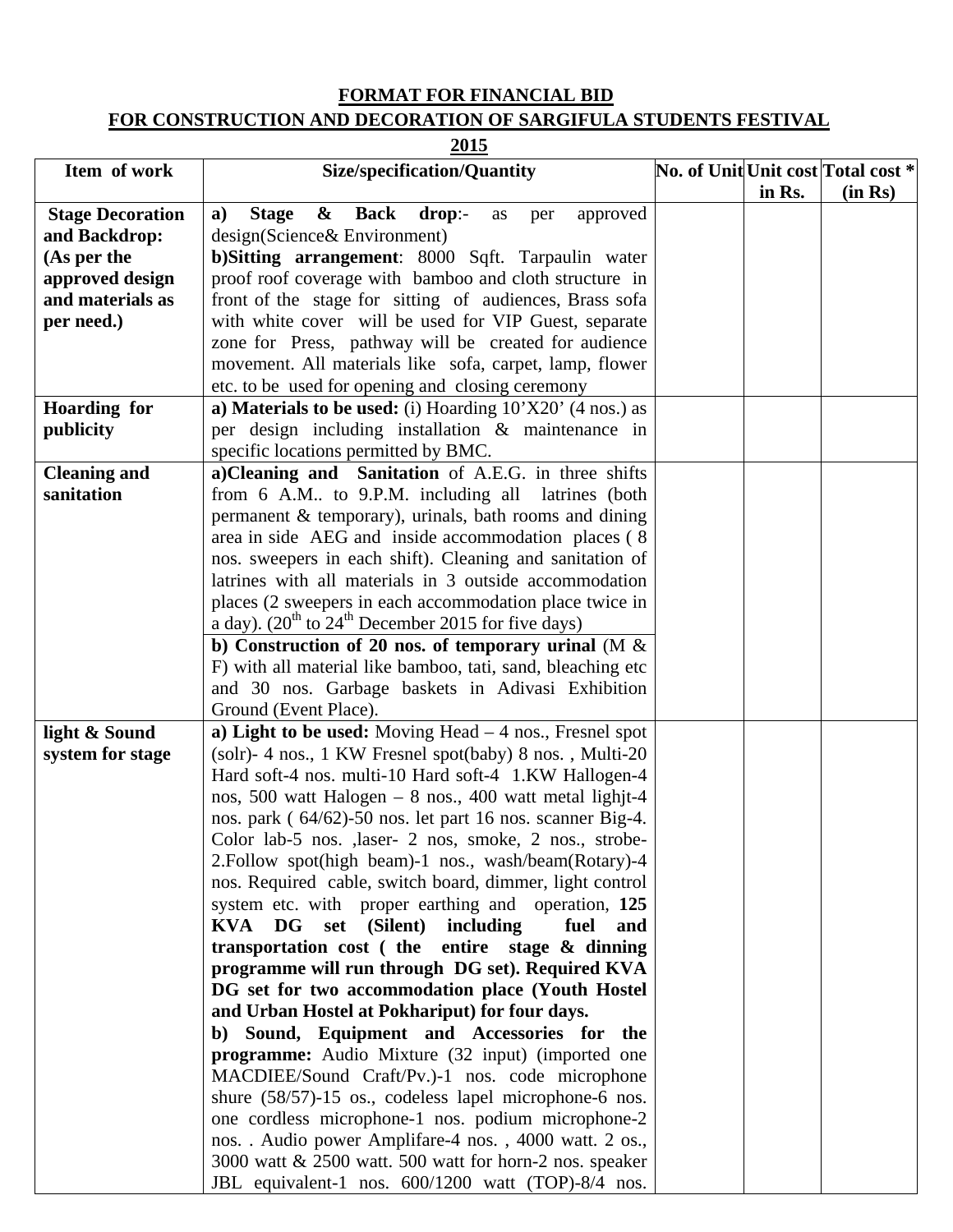| Item of work                         | <b>Size/specification/Quantity</b>                                                         |        | No. of Unit Unit cost Total cost * |
|--------------------------------------|--------------------------------------------------------------------------------------------|--------|------------------------------------|
|                                      |                                                                                            | in Rs. | (in Rs)                            |
|                                      | 3000 watt more for feedback-4 nos., 40 watt horn                                           |        |                                    |
|                                      | AHUJA-8 nos. Reverb Unit/ audio processor -1 nos.                                          |        |                                    |
|                                      | audio cassette and CD player back-1+1 no. Audio cassette                                   |        |                                    |
|                                      | recording facilities required, Microphone with other                                       |        |                                    |
|                                      | facilities for compitetion-10 sets, Required cable,                                        |        |                                    |
|                                      | connector, power conditioning equipment and connection                                     |        |                                    |
|                                      | board etc. with proper earthling.                                                          |        |                                    |
| <b>Light Decoration</b>              | Light decoration of the Main gate, Back gate, Garden                                       |        |                                    |
| & illumination of                    | different locations near the science exhibition stalls,                                    |        |                                    |
| <b>Exhibition</b>                    | Event areas to be decorated with rice light, elide light and                               |        |                                    |
| <b>Ground during</b>                 | ground is to be illuminated for the function periods fully                                 |        |                                    |
| the programme                        | by metal halide etc. light arrangement for dining hall,                                    |        |                                    |
|                                      | and around the dining area, accommodation<br>kitchen                                       |        |                                    |
|                                      | places etc. to attract the children.                                                       |        |                                    |
| Deployment of                        | For smooth management of the function/ event, security                                     |        |                                    |
| <b>Security Guard</b>                | guards required in 3 shifts. 8 guards in each shift for 5                                  |        |                                    |
|                                      | days in AEG and two guards in each accommodation                                           |        |                                    |
|                                      | places (two) each shift (from $6$ A.M. to $2$ P.M. $\& 2$ p.m.                             |        |                                    |
|                                      | to 10 P.m. $\&$ 10 P.M. to 6. A.M. i.e. in shift basis) The                                |        |                                    |
|                                      | trained<br>security guards to be deployed for safety and                                   |        |                                    |
|                                      | security point of view.                                                                    |        |                                    |
| <b>Flower Decoration</b>             | Flower decoration of Stage, Backdrop, Pavilion entrance,                                   |        |                                    |
|                                      | Other places as per requirement $&$ minimum 5 nos. of                                      |        |                                    |
|                                      | Bouquet each day as per requirements and 6 VIP flower                                      |        |                                    |
|                                      | Bouquets in opening and closing day etc.<br><b>Detail Materials/items to be used:</b>      |        |                                    |
| Supply of chairs,<br>tables, Carpets | 1. VIP Chairs- 6 Nos (Stage)                                                               |        |                                    |
| etc. for event                       | 2. Tea poys $-4$ nos (Stage)                                                               |        |                                    |
|                                      | Table cloth, towel for VIP chair, lamp, podium<br>3.                                       |        |                                    |
|                                      | etc. (Stage)                                                                               |        |                                    |
|                                      | 4. Plastic chairs (without arm) for pavilion $\&$                                          |        |                                    |
|                                      | competition stall $-400$ nos.                                                              |        |                                    |
|                                      | 5. Table for pavilion $\&$ competition stall – 40 nos.                                     |        |                                    |
|                                      | (Included Terracotta Jewelry, Sand art etc.)                                               |        |                                    |
|                                      | 6. Brass/steel sofa sets with tea poy for control                                          |        |                                    |
|                                      | room- 5 sets                                                                               |        |                                    |
|                                      | 7. Banquet chairs for gallery- 200 nos.                                                    |        |                                    |
|                                      | 8. Plastic chairs (without arm) for Audience -1000                                         |        |                                    |
|                                      | 9. Iron tables $(4 \text{ftx } 4 \text{ ft}) - 4 \text{ nos.}$ (Stage)                     |        |                                    |
|                                      | 10. Brass/steel sofa sets with tea poy for gallery $-2$                                    |        |                                    |
|                                      | sets.                                                                                      |        |                                    |
|                                      | 11. Carpeting of Pandal and VIP sitting area.                                              |        |                                    |
| <b>Public</b>                        | PA system with soft music $\&$ announcement provision                                      |        |                                    |
| announcement                         | from control room to reach all over the field and dining                                   |        |                                    |
| system                               | hall with soft music etc. Cordless microphone in                                           |        |                                    |
|                                      | science exhibition office for announcement as per the                                      |        |                                    |
|                                      | requirement.                                                                               |        |                                    |
| Gate                                 | a) Main Entrance Gate No- 1 & Office Gate No- 2: as                                        |        |                                    |
|                                      | per approved specification and design.<br>b) Science Exhibition Gate No.-3 As per approved |        |                                    |
|                                      | specification<br>electrical<br>and design. Necessary                                       |        |                                    |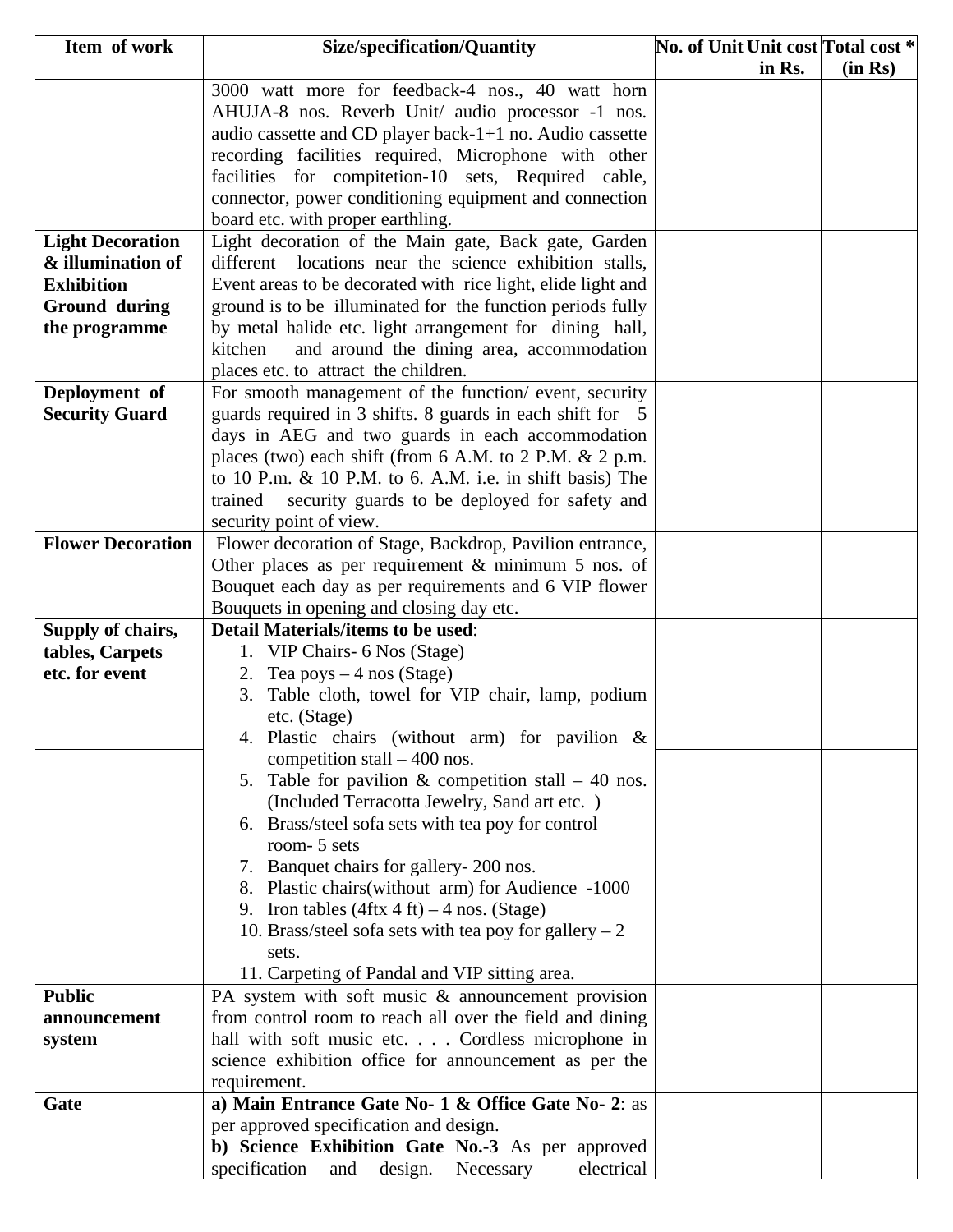| Item of work            | <b>Size/specification/Quantity</b>                                                                      |        | No. of Unit Unit cost Total cost * |
|-------------------------|---------------------------------------------------------------------------------------------------------|--------|------------------------------------|
|                         |                                                                                                         | in Rs. | (in Rs)                            |
|                         | arrangement to fitted, material to be used ply, bottom,                                                 |        |                                    |
|                         | paint, iron, flower decoration etc.                                                                     |        |                                    |
|                         |                                                                                                         |        |                                    |
|                         |                                                                                                         |        |                                    |
| <b>Pavilion-</b>        | Pavilion should be made as per approved design and                                                      |        |                                    |
|                         | theme based. Material to be used: Ply, bottom, wooden                                                   |        |                                    |
|                         | flooring 6 inch height, cloth ceiling, walling with ply                                                 |        |                                    |
|                         | fitting. The pavilion should have water proof tarpaulin                                                 |        |                                    |
|                         | roof, Each pavilion will be partitioned in to 4 sections,                                               |        |                                    |
|                         | and each section will accommodate round 30 children.                                                    |        |                                    |
|                         | /total 5 nos. (20 section) of pavilions should be erected                                               |        |                                    |
|                         | for the entire event. Each entry gate of the pavilion should                                            |        |                                    |
|                         | have a signge. Each pavilion will be of 2500 sqft. And                                                  |        |                                    |
|                         | each section will be of 600 sqft. Approx. having 100 sqft.                                              |        |                                    |
|                         | Gap between sections (All materials like table chairs,                                                  |        |                                    |
|                         | carpet, LCD projector with screen DVD players,<br>microphones, sound box, white board, black board etc. |        |                                    |
|                         | should be supplied as and when required). Registration                                                  |        |                                    |
|                         | and competition shed 30×20-Samiana & Chairs, Pandal,                                                    |        |                                    |
|                         | Table with light & P.A. system. Light and fan                                                           |        |                                    |
|                         | arrangements along with required no of plug points.                                                     |        |                                    |
| <b>Since Exhibition</b> | of stalls, size- 10'x10' with 6' inch wooden<br>$40$ nos.                                               |        |                                    |
| <b>Stall</b>            | platform with carpeting as per<br>specification and                                                     |        |                                    |
|                         | design(Material to be used: Bamboo structure along with                                                 |        |                                    |
|                         | tarpaulin roof(water proof), wooden bottom frame with                                                   |        |                                    |
|                         | multi-color flex print $\&$ mounting, cloth walling 3 side $\&$                                         |        |                                    |
|                         | ceiling, front display table as per design, plug point 1 nos.                                           |        |                                    |
|                         | . Tube light 2 nos., 2 chairs in each stall etc.) Vacant area                                           |        |                                    |
|                         | should be fully carpeted and proper lighting of exhibition                                              |        |                                    |
|                         | ground.                                                                                                 |        |                                    |
| <b>Signage (Drawing</b> | Each theme area of the 'Sargiful' should have a unique                                                  |        |                                    |
| competition,            | and different signage. As per design and requirement                                                    |        |                                    |
| Science exhibition,     | (Material to be used- ply bamboo, matt finish, plastic                                                  |        |                                    |
| <b>Pavilion Way</b>     | paint color etc)                                                                                        |        |                                    |
| Board,                  | Display boards of size $-2$ ' x 12' (4 nos.) covered with                                               |        |                                    |
| Programme               | velvet cloths for photo clipping.                                                                       |        |                                    |
| schedule etc.),         |                                                                                                         |        |                                    |
| <b>Display Boards</b>   | Life-size 3D cut-out flag cards for children-30 nos.                                                    |        |                                    |
| with stands 3D          | Wooden bottom frame, bamboo structure white flex                                                        |        |                                    |
| cut-out flag cards.     | mounted, 20'x4' for signature and opinion campaign 2                                                    |        |                                    |
|                         | pcs extra flex to be required for last two days, marker 30                                              |        |                                    |
| <b>Cloth banner for</b> | nos.<br>Display board for VIPs opinion with drawing sheets and                                          |        |                                    |
| signature and           | marker pen for opinion.                                                                                 |        |                                    |
| opinion                 |                                                                                                         |        |                                    |
| Logistic stalls: as     | 18 shutter stalls 15'x12' each should be redesigned to 5                                                |        |                                    |
| per approved            | stalls each including 3 shatter stalls, cloth ceiling,                                                  |        |                                    |
| specification           | walling and carpeting and other associated materials                                                    |        |                                    |
|                         | with light, sound arrangements, Front fascia-wooden                                                     |        |                                    |
|                         | Bottom frame & flex, plugpoint in each section and other                                                |        |                                    |
|                         | materials to be required for completion and stalls.                                                     |        |                                    |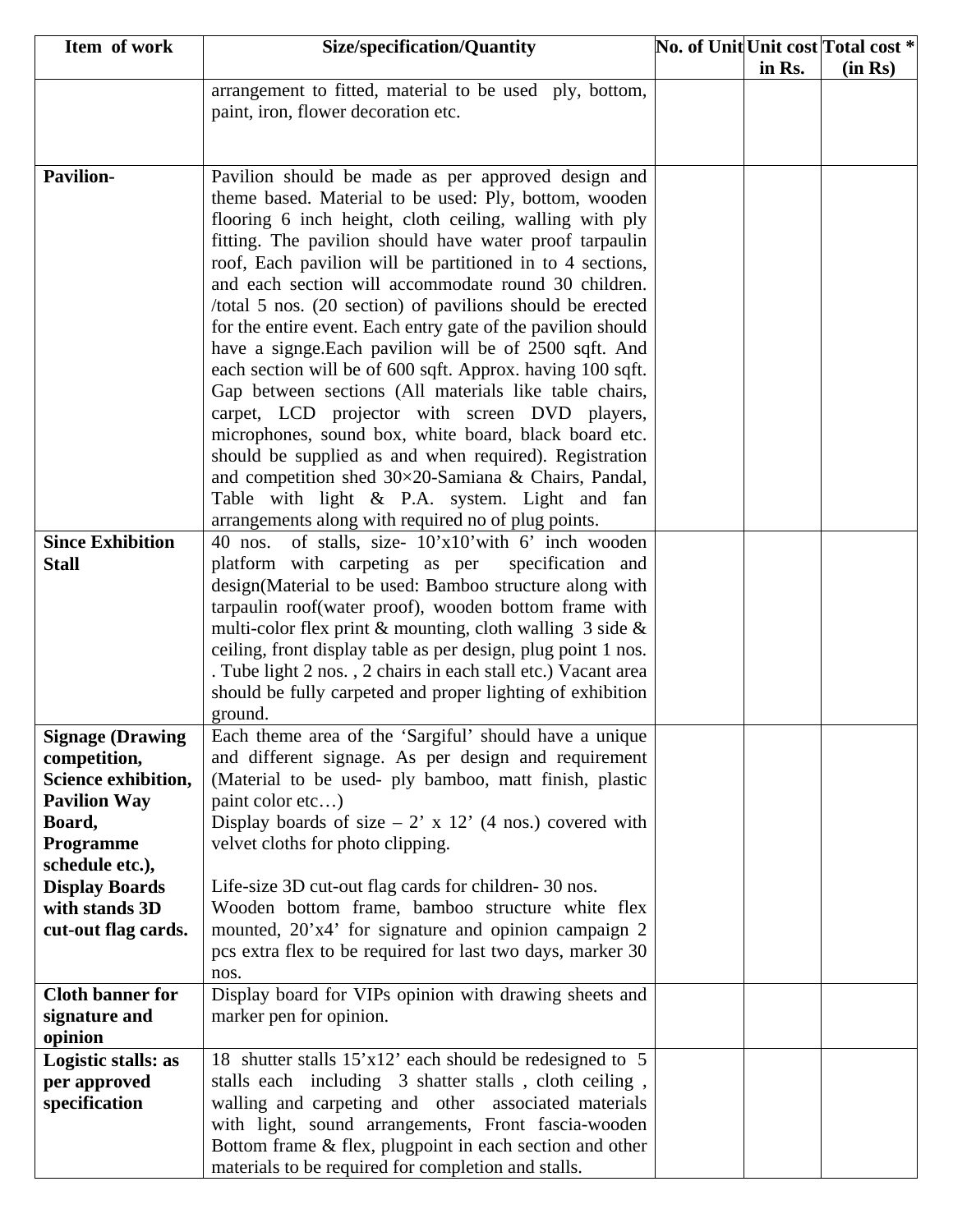| in Rs.<br>(in Rs)<br>Bed, bed sheet, pillow with cover and Blankets- 1 set and<br><b>Bed arrangement</b><br>as per requirement (800 nos. set required). To be supplied<br>to all accommodation places, proper arrangement for<br>placement of beds in rooms including transportation<br>charges (4)<br>days), supply of buckets $\&$ mug (10 buckets and 10 mugs<br>for 100 persons ratio). Subject to modification without<br>extra cost. Bed arrangements must be completed<br>by 19 <sup>th</sup> December, 2015 evening in all accommodation<br>places (three) with security<br>Guards, liquid misquote machine as per requirement.<br><b>Drinking water</b><br>Mineral water bottle at venue places- 6 nos. Sufficient<br>numbers of mineral water jars for use at night time for 4<br>supply<br>days at place of accommodation $& 4$ days for venue with<br>umbrella, table and glasses. Small (300 ml) water bottle<br>in event place (Control Room) 2000 bottles.<br><b>Balloon &amp; other</b><br>Balloon Decoration in vacant places of venue as per<br>requirement with necessary arrangements.<br>decoration<br>Construction of dining hall with bamboo and tarpaulin<br>Dinning Space &<br><b>Kitchen Shed</b><br>structure, cloth ceiling and walling with sufficient space<br>for dinning counters and floor to be carpeted.<br>Size of the dining hall $100' \times 100'$ having two chambers<br>with entry and exit gate separately for students and other<br>and having two counters before entry gate for token<br>checking. Iron tables to be provided along the walling of<br>dining space for fooding.<br>A kitchen shed should be erected separately with bamboo<br>and tarpaulin having GCI sheet top and in front of<br>Furness Area for fire Protection. The kitchen shed should<br>be sufficient enough to accommodate the utensils and<br>kitchen materials.<br>Side walling and<br>Befitting side walling to be put where ever necessary to<br>green carpeting<br>cover the un-used area and for better look, green<br>carpeting of entire area around the pavilions, science<br>exhibition and competition area to give attractive look<br>and to avoid dust.<br>Minimum two private ambulances to be provided to two<br><b>Arrangement</b> for<br>accommodationplace during night and these two will<br><b>Ambulance (3</b><br>remain in event place during day period. One private<br>nos.)<br>doctor to be contacted to attain in emergency as and when<br>required for 4 days.<br>5 buses (50 seated) to be supplied for five days $(20th$ to<br><b>Arrangement for</b><br>$24th$ , December 2015) 15 buses (50 seated) for one day<br><b>Buses</b><br>$(21st December, 2015)$ for INOX with responsible persons<br>to co-ordinate the arrangement in individual bus.<br>Construction of open samiana stage in big lawn for<br><b>Competition stall-</b><br>cum-Registration<br>Debate and Karate completion along with required | Item of work | <b>Size/specification/Quantity</b>                   |  | No. of Unit Unit cost Total cost * |
|--------------------------------------------------------------------------------------------------------------------------------------------------------------------------------------------------------------------------------------------------------------------------------------------------------------------------------------------------------------------------------------------------------------------------------------------------------------------------------------------------------------------------------------------------------------------------------------------------------------------------------------------------------------------------------------------------------------------------------------------------------------------------------------------------------------------------------------------------------------------------------------------------------------------------------------------------------------------------------------------------------------------------------------------------------------------------------------------------------------------------------------------------------------------------------------------------------------------------------------------------------------------------------------------------------------------------------------------------------------------------------------------------------------------------------------------------------------------------------------------------------------------------------------------------------------------------------------------------------------------------------------------------------------------------------------------------------------------------------------------------------------------------------------------------------------------------------------------------------------------------------------------------------------------------------------------------------------------------------------------------------------------------------------------------------------------------------------------------------------------------------------------------------------------------------------------------------------------------------------------------------------------------------------------------------------------------------------------------------------------------------------------------------------------------------------------------------------------------------------------------------------------------------------------------------------------------------------------------------------------------------------------------------------------------------------------------------------------------------------------------------------------------------------------------------------------------------------------------------------------------------------------------------------------------------------------------------------------|--------------|------------------------------------------------------|--|------------------------------------|
|                                                                                                                                                                                                                                                                                                                                                                                                                                                                                                                                                                                                                                                                                                                                                                                                                                                                                                                                                                                                                                                                                                                                                                                                                                                                                                                                                                                                                                                                                                                                                                                                                                                                                                                                                                                                                                                                                                                                                                                                                                                                                                                                                                                                                                                                                                                                                                                                                                                                                                                                                                                                                                                                                                                                                                                                                                                                                                                                                                    |              |                                                      |  |                                    |
|                                                                                                                                                                                                                                                                                                                                                                                                                                                                                                                                                                                                                                                                                                                                                                                                                                                                                                                                                                                                                                                                                                                                                                                                                                                                                                                                                                                                                                                                                                                                                                                                                                                                                                                                                                                                                                                                                                                                                                                                                                                                                                                                                                                                                                                                                                                                                                                                                                                                                                                                                                                                                                                                                                                                                                                                                                                                                                                                                                    |              |                                                      |  |                                    |
|                                                                                                                                                                                                                                                                                                                                                                                                                                                                                                                                                                                                                                                                                                                                                                                                                                                                                                                                                                                                                                                                                                                                                                                                                                                                                                                                                                                                                                                                                                                                                                                                                                                                                                                                                                                                                                                                                                                                                                                                                                                                                                                                                                                                                                                                                                                                                                                                                                                                                                                                                                                                                                                                                                                                                                                                                                                                                                                                                                    |              |                                                      |  |                                    |
|                                                                                                                                                                                                                                                                                                                                                                                                                                                                                                                                                                                                                                                                                                                                                                                                                                                                                                                                                                                                                                                                                                                                                                                                                                                                                                                                                                                                                                                                                                                                                                                                                                                                                                                                                                                                                                                                                                                                                                                                                                                                                                                                                                                                                                                                                                                                                                                                                                                                                                                                                                                                                                                                                                                                                                                                                                                                                                                                                                    |              |                                                      |  |                                    |
|                                                                                                                                                                                                                                                                                                                                                                                                                                                                                                                                                                                                                                                                                                                                                                                                                                                                                                                                                                                                                                                                                                                                                                                                                                                                                                                                                                                                                                                                                                                                                                                                                                                                                                                                                                                                                                                                                                                                                                                                                                                                                                                                                                                                                                                                                                                                                                                                                                                                                                                                                                                                                                                                                                                                                                                                                                                                                                                                                                    |              |                                                      |  |                                    |
|                                                                                                                                                                                                                                                                                                                                                                                                                                                                                                                                                                                                                                                                                                                                                                                                                                                                                                                                                                                                                                                                                                                                                                                                                                                                                                                                                                                                                                                                                                                                                                                                                                                                                                                                                                                                                                                                                                                                                                                                                                                                                                                                                                                                                                                                                                                                                                                                                                                                                                                                                                                                                                                                                                                                                                                                                                                                                                                                                                    |              |                                                      |  |                                    |
|                                                                                                                                                                                                                                                                                                                                                                                                                                                                                                                                                                                                                                                                                                                                                                                                                                                                                                                                                                                                                                                                                                                                                                                                                                                                                                                                                                                                                                                                                                                                                                                                                                                                                                                                                                                                                                                                                                                                                                                                                                                                                                                                                                                                                                                                                                                                                                                                                                                                                                                                                                                                                                                                                                                                                                                                                                                                                                                                                                    |              |                                                      |  |                                    |
|                                                                                                                                                                                                                                                                                                                                                                                                                                                                                                                                                                                                                                                                                                                                                                                                                                                                                                                                                                                                                                                                                                                                                                                                                                                                                                                                                                                                                                                                                                                                                                                                                                                                                                                                                                                                                                                                                                                                                                                                                                                                                                                                                                                                                                                                                                                                                                                                                                                                                                                                                                                                                                                                                                                                                                                                                                                                                                                                                                    |              |                                                      |  |                                    |
|                                                                                                                                                                                                                                                                                                                                                                                                                                                                                                                                                                                                                                                                                                                                                                                                                                                                                                                                                                                                                                                                                                                                                                                                                                                                                                                                                                                                                                                                                                                                                                                                                                                                                                                                                                                                                                                                                                                                                                                                                                                                                                                                                                                                                                                                                                                                                                                                                                                                                                                                                                                                                                                                                                                                                                                                                                                                                                                                                                    |              |                                                      |  |                                    |
|                                                                                                                                                                                                                                                                                                                                                                                                                                                                                                                                                                                                                                                                                                                                                                                                                                                                                                                                                                                                                                                                                                                                                                                                                                                                                                                                                                                                                                                                                                                                                                                                                                                                                                                                                                                                                                                                                                                                                                                                                                                                                                                                                                                                                                                                                                                                                                                                                                                                                                                                                                                                                                                                                                                                                                                                                                                                                                                                                                    |              |                                                      |  |                                    |
|                                                                                                                                                                                                                                                                                                                                                                                                                                                                                                                                                                                                                                                                                                                                                                                                                                                                                                                                                                                                                                                                                                                                                                                                                                                                                                                                                                                                                                                                                                                                                                                                                                                                                                                                                                                                                                                                                                                                                                                                                                                                                                                                                                                                                                                                                                                                                                                                                                                                                                                                                                                                                                                                                                                                                                                                                                                                                                                                                                    |              |                                                      |  |                                    |
|                                                                                                                                                                                                                                                                                                                                                                                                                                                                                                                                                                                                                                                                                                                                                                                                                                                                                                                                                                                                                                                                                                                                                                                                                                                                                                                                                                                                                                                                                                                                                                                                                                                                                                                                                                                                                                                                                                                                                                                                                                                                                                                                                                                                                                                                                                                                                                                                                                                                                                                                                                                                                                                                                                                                                                                                                                                                                                                                                                    |              |                                                      |  |                                    |
|                                                                                                                                                                                                                                                                                                                                                                                                                                                                                                                                                                                                                                                                                                                                                                                                                                                                                                                                                                                                                                                                                                                                                                                                                                                                                                                                                                                                                                                                                                                                                                                                                                                                                                                                                                                                                                                                                                                                                                                                                                                                                                                                                                                                                                                                                                                                                                                                                                                                                                                                                                                                                                                                                                                                                                                                                                                                                                                                                                    |              |                                                      |  |                                    |
|                                                                                                                                                                                                                                                                                                                                                                                                                                                                                                                                                                                                                                                                                                                                                                                                                                                                                                                                                                                                                                                                                                                                                                                                                                                                                                                                                                                                                                                                                                                                                                                                                                                                                                                                                                                                                                                                                                                                                                                                                                                                                                                                                                                                                                                                                                                                                                                                                                                                                                                                                                                                                                                                                                                                                                                                                                                                                                                                                                    |              |                                                      |  |                                    |
|                                                                                                                                                                                                                                                                                                                                                                                                                                                                                                                                                                                                                                                                                                                                                                                                                                                                                                                                                                                                                                                                                                                                                                                                                                                                                                                                                                                                                                                                                                                                                                                                                                                                                                                                                                                                                                                                                                                                                                                                                                                                                                                                                                                                                                                                                                                                                                                                                                                                                                                                                                                                                                                                                                                                                                                                                                                                                                                                                                    |              |                                                      |  |                                    |
|                                                                                                                                                                                                                                                                                                                                                                                                                                                                                                                                                                                                                                                                                                                                                                                                                                                                                                                                                                                                                                                                                                                                                                                                                                                                                                                                                                                                                                                                                                                                                                                                                                                                                                                                                                                                                                                                                                                                                                                                                                                                                                                                                                                                                                                                                                                                                                                                                                                                                                                                                                                                                                                                                                                                                                                                                                                                                                                                                                    |              |                                                      |  |                                    |
|                                                                                                                                                                                                                                                                                                                                                                                                                                                                                                                                                                                                                                                                                                                                                                                                                                                                                                                                                                                                                                                                                                                                                                                                                                                                                                                                                                                                                                                                                                                                                                                                                                                                                                                                                                                                                                                                                                                                                                                                                                                                                                                                                                                                                                                                                                                                                                                                                                                                                                                                                                                                                                                                                                                                                                                                                                                                                                                                                                    |              |                                                      |  |                                    |
|                                                                                                                                                                                                                                                                                                                                                                                                                                                                                                                                                                                                                                                                                                                                                                                                                                                                                                                                                                                                                                                                                                                                                                                                                                                                                                                                                                                                                                                                                                                                                                                                                                                                                                                                                                                                                                                                                                                                                                                                                                                                                                                                                                                                                                                                                                                                                                                                                                                                                                                                                                                                                                                                                                                                                                                                                                                                                                                                                                    |              |                                                      |  |                                    |
|                                                                                                                                                                                                                                                                                                                                                                                                                                                                                                                                                                                                                                                                                                                                                                                                                                                                                                                                                                                                                                                                                                                                                                                                                                                                                                                                                                                                                                                                                                                                                                                                                                                                                                                                                                                                                                                                                                                                                                                                                                                                                                                                                                                                                                                                                                                                                                                                                                                                                                                                                                                                                                                                                                                                                                                                                                                                                                                                                                    |              |                                                      |  |                                    |
|                                                                                                                                                                                                                                                                                                                                                                                                                                                                                                                                                                                                                                                                                                                                                                                                                                                                                                                                                                                                                                                                                                                                                                                                                                                                                                                                                                                                                                                                                                                                                                                                                                                                                                                                                                                                                                                                                                                                                                                                                                                                                                                                                                                                                                                                                                                                                                                                                                                                                                                                                                                                                                                                                                                                                                                                                                                                                                                                                                    |              |                                                      |  |                                    |
|                                                                                                                                                                                                                                                                                                                                                                                                                                                                                                                                                                                                                                                                                                                                                                                                                                                                                                                                                                                                                                                                                                                                                                                                                                                                                                                                                                                                                                                                                                                                                                                                                                                                                                                                                                                                                                                                                                                                                                                                                                                                                                                                                                                                                                                                                                                                                                                                                                                                                                                                                                                                                                                                                                                                                                                                                                                                                                                                                                    |              |                                                      |  |                                    |
|                                                                                                                                                                                                                                                                                                                                                                                                                                                                                                                                                                                                                                                                                                                                                                                                                                                                                                                                                                                                                                                                                                                                                                                                                                                                                                                                                                                                                                                                                                                                                                                                                                                                                                                                                                                                                                                                                                                                                                                                                                                                                                                                                                                                                                                                                                                                                                                                                                                                                                                                                                                                                                                                                                                                                                                                                                                                                                                                                                    |              |                                                      |  |                                    |
|                                                                                                                                                                                                                                                                                                                                                                                                                                                                                                                                                                                                                                                                                                                                                                                                                                                                                                                                                                                                                                                                                                                                                                                                                                                                                                                                                                                                                                                                                                                                                                                                                                                                                                                                                                                                                                                                                                                                                                                                                                                                                                                                                                                                                                                                                                                                                                                                                                                                                                                                                                                                                                                                                                                                                                                                                                                                                                                                                                    |              |                                                      |  |                                    |
|                                                                                                                                                                                                                                                                                                                                                                                                                                                                                                                                                                                                                                                                                                                                                                                                                                                                                                                                                                                                                                                                                                                                                                                                                                                                                                                                                                                                                                                                                                                                                                                                                                                                                                                                                                                                                                                                                                                                                                                                                                                                                                                                                                                                                                                                                                                                                                                                                                                                                                                                                                                                                                                                                                                                                                                                                                                                                                                                                                    |              |                                                      |  |                                    |
|                                                                                                                                                                                                                                                                                                                                                                                                                                                                                                                                                                                                                                                                                                                                                                                                                                                                                                                                                                                                                                                                                                                                                                                                                                                                                                                                                                                                                                                                                                                                                                                                                                                                                                                                                                                                                                                                                                                                                                                                                                                                                                                                                                                                                                                                                                                                                                                                                                                                                                                                                                                                                                                                                                                                                                                                                                                                                                                                                                    |              |                                                      |  |                                    |
|                                                                                                                                                                                                                                                                                                                                                                                                                                                                                                                                                                                                                                                                                                                                                                                                                                                                                                                                                                                                                                                                                                                                                                                                                                                                                                                                                                                                                                                                                                                                                                                                                                                                                                                                                                                                                                                                                                                                                                                                                                                                                                                                                                                                                                                                                                                                                                                                                                                                                                                                                                                                                                                                                                                                                                                                                                                                                                                                                                    |              |                                                      |  |                                    |
|                                                                                                                                                                                                                                                                                                                                                                                                                                                                                                                                                                                                                                                                                                                                                                                                                                                                                                                                                                                                                                                                                                                                                                                                                                                                                                                                                                                                                                                                                                                                                                                                                                                                                                                                                                                                                                                                                                                                                                                                                                                                                                                                                                                                                                                                                                                                                                                                                                                                                                                                                                                                                                                                                                                                                                                                                                                                                                                                                                    |              |                                                      |  |                                    |
|                                                                                                                                                                                                                                                                                                                                                                                                                                                                                                                                                                                                                                                                                                                                                                                                                                                                                                                                                                                                                                                                                                                                                                                                                                                                                                                                                                                                                                                                                                                                                                                                                                                                                                                                                                                                                                                                                                                                                                                                                                                                                                                                                                                                                                                                                                                                                                                                                                                                                                                                                                                                                                                                                                                                                                                                                                                                                                                                                                    |              |                                                      |  |                                    |
|                                                                                                                                                                                                                                                                                                                                                                                                                                                                                                                                                                                                                                                                                                                                                                                                                                                                                                                                                                                                                                                                                                                                                                                                                                                                                                                                                                                                                                                                                                                                                                                                                                                                                                                                                                                                                                                                                                                                                                                                                                                                                                                                                                                                                                                                                                                                                                                                                                                                                                                                                                                                                                                                                                                                                                                                                                                                                                                                                                    |              |                                                      |  |                                    |
|                                                                                                                                                                                                                                                                                                                                                                                                                                                                                                                                                                                                                                                                                                                                                                                                                                                                                                                                                                                                                                                                                                                                                                                                                                                                                                                                                                                                                                                                                                                                                                                                                                                                                                                                                                                                                                                                                                                                                                                                                                                                                                                                                                                                                                                                                                                                                                                                                                                                                                                                                                                                                                                                                                                                                                                                                                                                                                                                                                    |              |                                                      |  |                                    |
|                                                                                                                                                                                                                                                                                                                                                                                                                                                                                                                                                                                                                                                                                                                                                                                                                                                                                                                                                                                                                                                                                                                                                                                                                                                                                                                                                                                                                                                                                                                                                                                                                                                                                                                                                                                                                                                                                                                                                                                                                                                                                                                                                                                                                                                                                                                                                                                                                                                                                                                                                                                                                                                                                                                                                                                                                                                                                                                                                                    |              |                                                      |  |                                    |
|                                                                                                                                                                                                                                                                                                                                                                                                                                                                                                                                                                                                                                                                                                                                                                                                                                                                                                                                                                                                                                                                                                                                                                                                                                                                                                                                                                                                                                                                                                                                                                                                                                                                                                                                                                                                                                                                                                                                                                                                                                                                                                                                                                                                                                                                                                                                                                                                                                                                                                                                                                                                                                                                                                                                                                                                                                                                                                                                                                    |              |                                                      |  |                                    |
|                                                                                                                                                                                                                                                                                                                                                                                                                                                                                                                                                                                                                                                                                                                                                                                                                                                                                                                                                                                                                                                                                                                                                                                                                                                                                                                                                                                                                                                                                                                                                                                                                                                                                                                                                                                                                                                                                                                                                                                                                                                                                                                                                                                                                                                                                                                                                                                                                                                                                                                                                                                                                                                                                                                                                                                                                                                                                                                                                                    |              |                                                      |  |                                    |
|                                                                                                                                                                                                                                                                                                                                                                                                                                                                                                                                                                                                                                                                                                                                                                                                                                                                                                                                                                                                                                                                                                                                                                                                                                                                                                                                                                                                                                                                                                                                                                                                                                                                                                                                                                                                                                                                                                                                                                                                                                                                                                                                                                                                                                                                                                                                                                                                                                                                                                                                                                                                                                                                                                                                                                                                                                                                                                                                                                    |              |                                                      |  |                                    |
|                                                                                                                                                                                                                                                                                                                                                                                                                                                                                                                                                                                                                                                                                                                                                                                                                                                                                                                                                                                                                                                                                                                                                                                                                                                                                                                                                                                                                                                                                                                                                                                                                                                                                                                                                                                                                                                                                                                                                                                                                                                                                                                                                                                                                                                                                                                                                                                                                                                                                                                                                                                                                                                                                                                                                                                                                                                                                                                                                                    |              |                                                      |  |                                    |
|                                                                                                                                                                                                                                                                                                                                                                                                                                                                                                                                                                                                                                                                                                                                                                                                                                                                                                                                                                                                                                                                                                                                                                                                                                                                                                                                                                                                                                                                                                                                                                                                                                                                                                                                                                                                                                                                                                                                                                                                                                                                                                                                                                                                                                                                                                                                                                                                                                                                                                                                                                                                                                                                                                                                                                                                                                                                                                                                                                    |              |                                                      |  |                                    |
|                                                                                                                                                                                                                                                                                                                                                                                                                                                                                                                                                                                                                                                                                                                                                                                                                                                                                                                                                                                                                                                                                                                                                                                                                                                                                                                                                                                                                                                                                                                                                                                                                                                                                                                                                                                                                                                                                                                                                                                                                                                                                                                                                                                                                                                                                                                                                                                                                                                                                                                                                                                                                                                                                                                                                                                                                                                                                                                                                                    |              |                                                      |  |                                    |
|                                                                                                                                                                                                                                                                                                                                                                                                                                                                                                                                                                                                                                                                                                                                                                                                                                                                                                                                                                                                                                                                                                                                                                                                                                                                                                                                                                                                                                                                                                                                                                                                                                                                                                                                                                                                                                                                                                                                                                                                                                                                                                                                                                                                                                                                                                                                                                                                                                                                                                                                                                                                                                                                                                                                                                                                                                                                                                                                                                    |              |                                                      |  |                                    |
|                                                                                                                                                                                                                                                                                                                                                                                                                                                                                                                                                                                                                                                                                                                                                                                                                                                                                                                                                                                                                                                                                                                                                                                                                                                                                                                                                                                                                                                                                                                                                                                                                                                                                                                                                                                                                                                                                                                                                                                                                                                                                                                                                                                                                                                                                                                                                                                                                                                                                                                                                                                                                                                                                                                                                                                                                                                                                                                                                                    |              |                                                      |  |                                    |
|                                                                                                                                                                                                                                                                                                                                                                                                                                                                                                                                                                                                                                                                                                                                                                                                                                                                                                                                                                                                                                                                                                                                                                                                                                                                                                                                                                                                                                                                                                                                                                                                                                                                                                                                                                                                                                                                                                                                                                                                                                                                                                                                                                                                                                                                                                                                                                                                                                                                                                                                                                                                                                                                                                                                                                                                                                                                                                                                                                    |              |                                                      |  |                                    |
|                                                                                                                                                                                                                                                                                                                                                                                                                                                                                                                                                                                                                                                                                                                                                                                                                                                                                                                                                                                                                                                                                                                                                                                                                                                                                                                                                                                                                                                                                                                                                                                                                                                                                                                                                                                                                                                                                                                                                                                                                                                                                                                                                                                                                                                                                                                                                                                                                                                                                                                                                                                                                                                                                                                                                                                                                                                                                                                                                                    |              |                                                      |  |                                    |
|                                                                                                                                                                                                                                                                                                                                                                                                                                                                                                                                                                                                                                                                                                                                                                                                                                                                                                                                                                                                                                                                                                                                                                                                                                                                                                                                                                                                                                                                                                                                                                                                                                                                                                                                                                                                                                                                                                                                                                                                                                                                                                                                                                                                                                                                                                                                                                                                                                                                                                                                                                                                                                                                                                                                                                                                                                                                                                                                                                    |              |                                                      |  |                                    |
|                                                                                                                                                                                                                                                                                                                                                                                                                                                                                                                                                                                                                                                                                                                                                                                                                                                                                                                                                                                                                                                                                                                                                                                                                                                                                                                                                                                                                                                                                                                                                                                                                                                                                                                                                                                                                                                                                                                                                                                                                                                                                                                                                                                                                                                                                                                                                                                                                                                                                                                                                                                                                                                                                                                                                                                                                                                                                                                                                                    |              |                                                      |  |                                    |
|                                                                                                                                                                                                                                                                                                                                                                                                                                                                                                                                                                                                                                                                                                                                                                                                                                                                                                                                                                                                                                                                                                                                                                                                                                                                                                                                                                                                                                                                                                                                                                                                                                                                                                                                                                                                                                                                                                                                                                                                                                                                                                                                                                                                                                                                                                                                                                                                                                                                                                                                                                                                                                                                                                                                                                                                                                                                                                                                                                    |              |                                                      |  |                                    |
|                                                                                                                                                                                                                                                                                                                                                                                                                                                                                                                                                                                                                                                                                                                                                                                                                                                                                                                                                                                                                                                                                                                                                                                                                                                                                                                                                                                                                                                                                                                                                                                                                                                                                                                                                                                                                                                                                                                                                                                                                                                                                                                                                                                                                                                                                                                                                                                                                                                                                                                                                                                                                                                                                                                                                                                                                                                                                                                                                                    |              |                                                      |  |                                    |
|                                                                                                                                                                                                                                                                                                                                                                                                                                                                                                                                                                                                                                                                                                                                                                                                                                                                                                                                                                                                                                                                                                                                                                                                                                                                                                                                                                                                                                                                                                                                                                                                                                                                                                                                                                                                                                                                                                                                                                                                                                                                                                                                                                                                                                                                                                                                                                                                                                                                                                                                                                                                                                                                                                                                                                                                                                                                                                                                                                    |              |                                                      |  |                                    |
|                                                                                                                                                                                                                                                                                                                                                                                                                                                                                                                                                                                                                                                                                                                                                                                                                                                                                                                                                                                                                                                                                                                                                                                                                                                                                                                                                                                                                                                                                                                                                                                                                                                                                                                                                                                                                                                                                                                                                                                                                                                                                                                                                                                                                                                                                                                                                                                                                                                                                                                                                                                                                                                                                                                                                                                                                                                                                                                                                                    | counter      | number of mats for karate along with chairs, tables, |  |                                    |
| podium, light and sounds etc. These areas willbe used for                                                                                                                                                                                                                                                                                                                                                                                                                                                                                                                                                                                                                                                                                                                                                                                                                                                                                                                                                                                                                                                                                                                                                                                                                                                                                                                                                                                                                                                                                                                                                                                                                                                                                                                                                                                                                                                                                                                                                                                                                                                                                                                                                                                                                                                                                                                                                                                                                                                                                                                                                                                                                                                                                                                                                                                                                                                                                                          |              |                                                      |  |                                    |
| distribution of materials to students by event management                                                                                                                                                                                                                                                                                                                                                                                                                                                                                                                                                                                                                                                                                                                                                                                                                                                                                                                                                                                                                                                                                                                                                                                                                                                                                                                                                                                                                                                                                                                                                                                                                                                                                                                                                                                                                                                                                                                                                                                                                                                                                                                                                                                                                                                                                                                                                                                                                                                                                                                                                                                                                                                                                                                                                                                                                                                                                                          |              |                                                      |  |                                    |